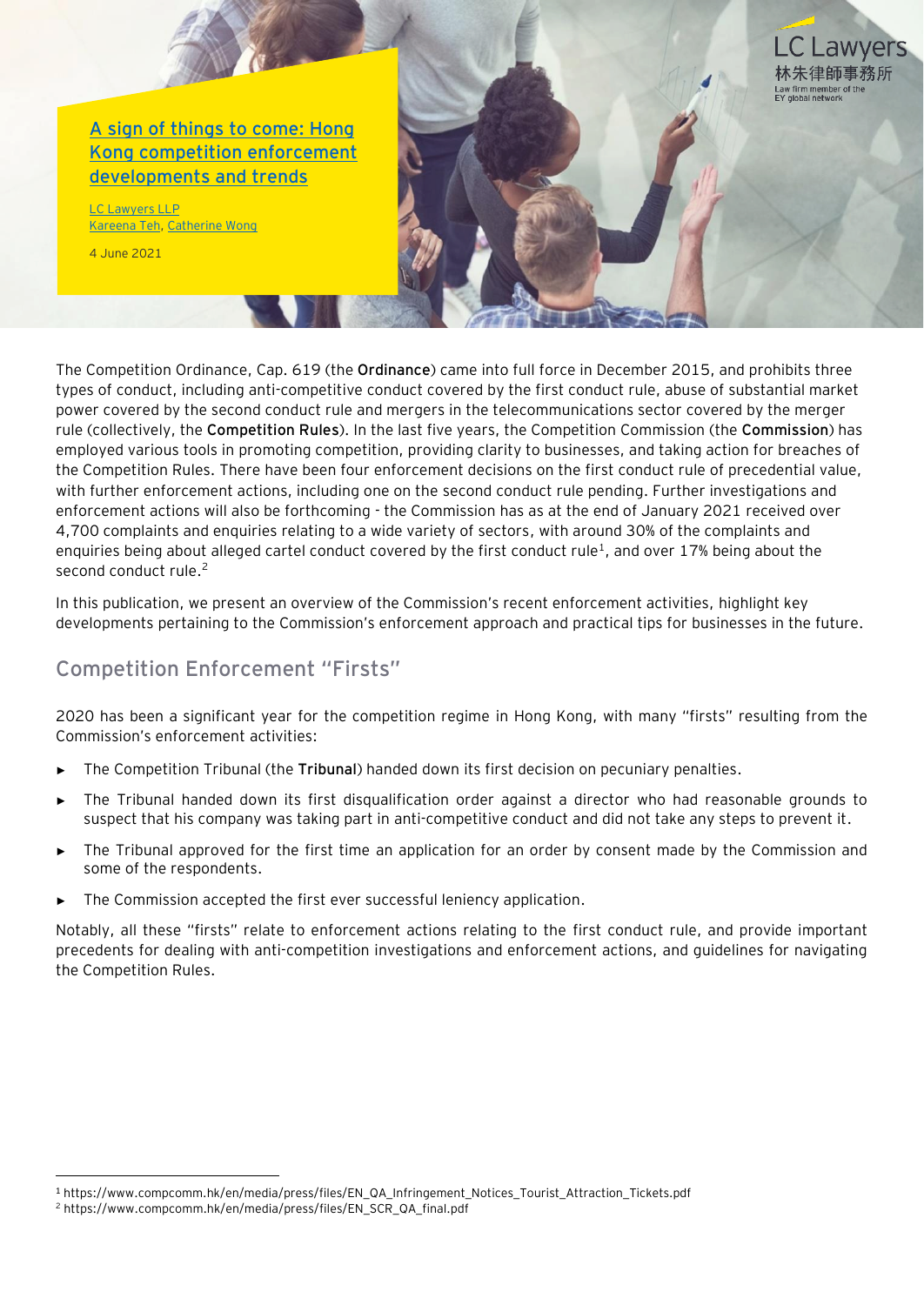We set out below a summary of these four decisions, highlighting the significance of each decision and key takeaways.

#### *Competition Commission v W Hing Construction Company & others* **[2020] HKCT 1**

Ten contractors contravened the first conduct rule by participating in a market sharing and price fixing arrangement while providing decoration work to individual tenants in a public housing estate. The contractors agreed to allocate floors in the estate among themselves and to only approach and accept work from tenants according to the agreed allocation. They also agreed to jointly produce flyers with pre-agreed prices for standardized decoration packages.

The Tribunal confirmed that the primary sanction for enforcement cases before the Tribunal is pecuniary penalty, and the Tribunal also has power to make a wide range of other orders specified in Schedule 3(1) to the Ordinance, as well as disqualification orders under Division 5. In this case, the Tribunal imposed a total fine of HK\$3.97 million. In assessing pecuniary penalties on the contractors, the Tribunal adopted a 4-step approach, which involved (a) determining the base amount; (b) adjusting the base amount for aggravating, mitigating and other factors; (c) applying the statutory cap of 10% of the turnover of the undertaking involved in which the contravention occurred; and (d) applying cooperation reductions and consideration of plea of inability to pay.<sup>3</sup>

Insofar as costs is concerned, the Tribunal held that competition law proceedings fall within the civil scheme of proceedings and therefore the civil approach of allowing costs of the proceedings to follow the event should be applied, albeit where pecuniary penalties are sought the infringement has to be proved beyond reasonable doubt.

#### **The Tribunal's approach in deciding this case provides useful guidance for assessing and determining the amount of pecuniary penalty and costs for future cases brought by the Commission.**

#### *Competition Commission v Kam Kwong Engineering Company Ltd and others* **[2020] HKCT 3**

Three companies were involved in making and giving effect to a market sharing agreement in relation to provision of renovation services at a housing estate, in contravention of the first conduct rule. They entered into an arrangement to allocate potential customers, exchanged information and coordinated the content and price of the standard decoration packages on offer.<sup>4</sup> Two individuals employed by these companies were allegedly involved in the three companies' contraventions.

The Commission and three of the five respondents reached a settlement and made a joint application to the Tribunal in accordance with Rule 39 of the Competition Tribunal Rules to dispose of the proceedings against those respondents. The Tribunal held that the *Carecraft* procedure, whereby the Tribunal is confined to the facts set out in a statement of agreed facts, should be adopted when determining consensual applications, and found that there had been a contravention of the Competition Rules based on the agreed facts and had to decide on the appropriate sanctions to be ordered.

The decision determining the liability of the other respondents as well as appropriate sanctions for them is still pending as of the date of this publication.

**This case shows that the Commission is prepared to resolve investigations and enforcement actions expeditiously against respondents who are willing to admit liability, and companies are encouraged to actively communicate with the Commission throughout the investigation process and consider admission of liability at an early stage in return for leniency.**

<sup>3</sup> *Competition Commission v W Hing Construction Company & others* [2020] HKCT 1

<sup>4</sup> *Competition Commission v Kam Kwong Engineering Company Ltd and others* [2020] HKCT 3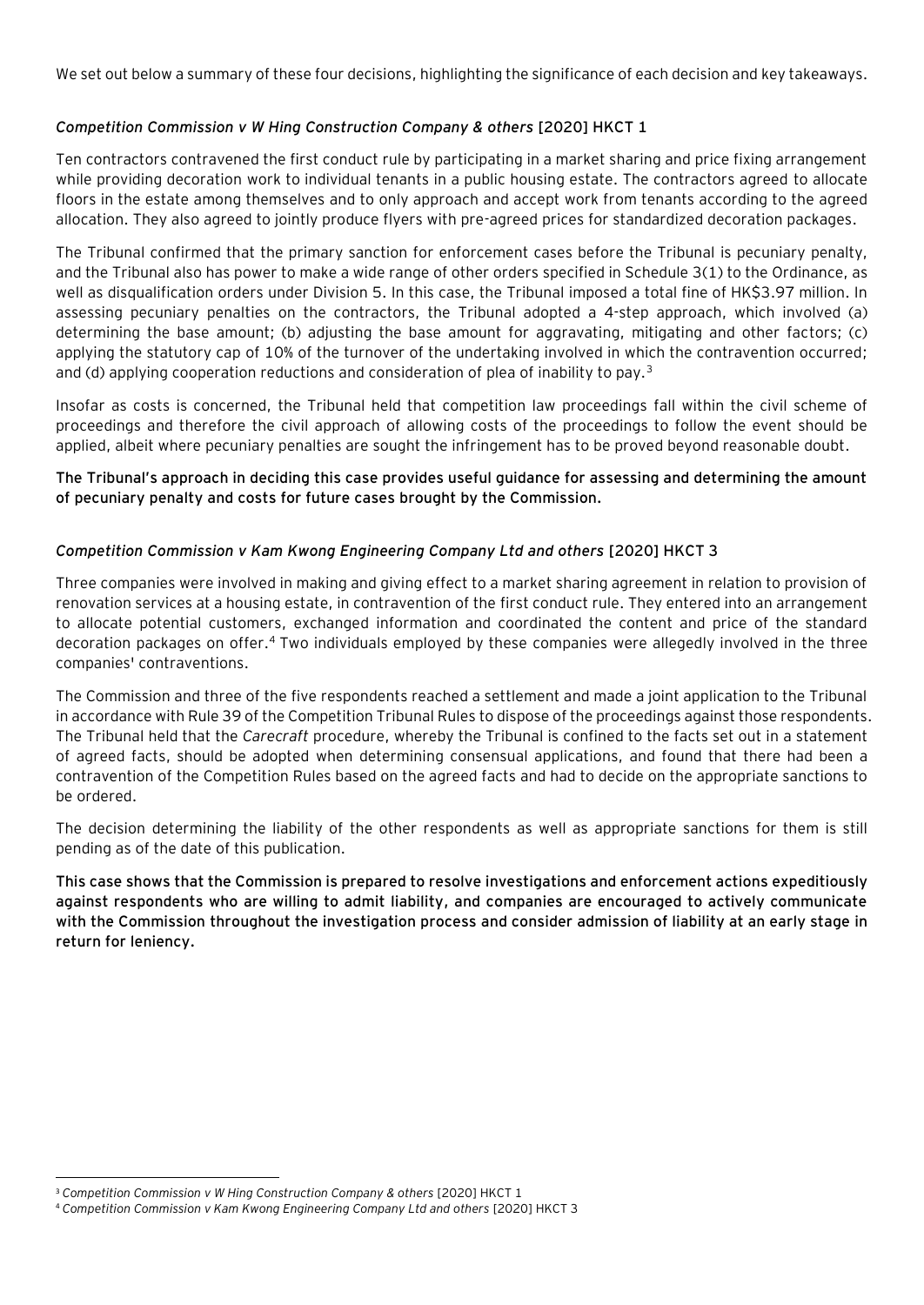#### *Competition Commission v Fungs E&M Engineering Company Limited and others* **[2020] HKCT 9**

This case also involves anti-competitive price fixing and customer allocation conduct in relation to renovation work at a housing estate. Utilizing the *Carecraft* procedure approved for use in competition law proceedings in the case of *Kam Kwong Engineering Company*, the Tribunal imposed pecuniary penalties of more than HK\$200,000 on each of the contractors and individuals involved, applying the four-step approach adopted in *W Hing Construction Company.* 

A director of one of the contractors was also disqualified for 22 months, reduced by 2 months because on his early admission of liability, for failing to take steps to prevent the anti-competitive conduct even though he had reasonable grounds to suspect that his company was taking part in such conduct. While the director did not know of or participate in the contravention, the Commission had already commenced investigating the company at the time when the alleged conduct took place.<sup>5</sup> The Tribunal found him to be unfit for the management of the company.

**Directors and senior management of companies should take heed of this case as it illustrates the importance of staying vigilant and taking pro-active steps to ensure that their companies do not engage in anti-competitive conduct.** 

#### *Competition Commission v Quantr Limited & Cheung Man Kit* **[2020] HKCT 10**

The Commission issued its first infringement notices to Quantr Limited and Nintex Proprietary Limited for exchanging future price sensitive information in a bidding exercise and acting on this information, in breach of the first conduct rule. Proceedings were brought against Quantr Limited and its director who was involved in the contravention, and following agreement with the Commission, the proceedings were disposed of using the *Carecraft* procedure. They were ordered to pay a pecuniary penalty and costs of the proceedings. Following the approach in *W Hing Construction Company*, the Tribunal considered that the proposed penalty of HK\$37,702.26 against Quantr Limited was appropriate. Owing to the special circumstance of the case where the director was the sole director and shareholder of Quantr Limited, the Tribunal agreed to stay its proceedings against him for a pecuniary penalty.<sup>6</sup>

The cartel conduct in question was brought to the Commission's attention by a co-bidder, who successfully applied for leniency for the first time, <sup>7</sup> and Nintex, which made commitments to comply with the requirements imposed by the Commission, was not prosecuted.

**This case illustrates the Commission's commitment to granting immunity to businesses that voluntarily report cartel conduct, and cooperate in the bringing of proceedings against other parties to the cartel and leniency to businesses that cooperate with its investigations.**

### **Enforcement of the second conduct rule has begun**

In December 2020, the Commission filed its first case in the Tribunal involving contravention of the second conduct rule against a substantial medical gases supply company for abusing its substantial degree of market power in Hong Kong. It is alleged that the company ceased or limited supply of medical gases to the only other potential medical gas pipeline system maintenance service provider for public hospitals between 2015 and 2018 by various exclusionary acts such as unjustifiably denying supply and imposing unreasonable trading terms.<sup>8</sup> The case is still pending, but this marks a milestone for Hong Kong's competition regime and demonstrates the Commission's ongoing commitment to take enforcement action against all types of anti-competition conduct that harm competition in Hong Kong.

7

<sup>5</sup> *Competition Commission v Fungs E&M Engineering Company Limited and others* [2020] HKCT 9

<sup>6</sup> *Competition Commission v Quantr Limited & Cheung Man Kit* [2020] HKCT 10

https://www.compcomm.hk/en/media/press/files/20200122\_ENG\_QA\_Competition\_Commission\_takes\_IT\_cartel\_conduct\_case\_to\_Competitio n\_Tribunal.pdf

<sup>8</sup> https://www.compcomm.hk/en/media/press/files/EN\_PR\_SCR\_Final.pdf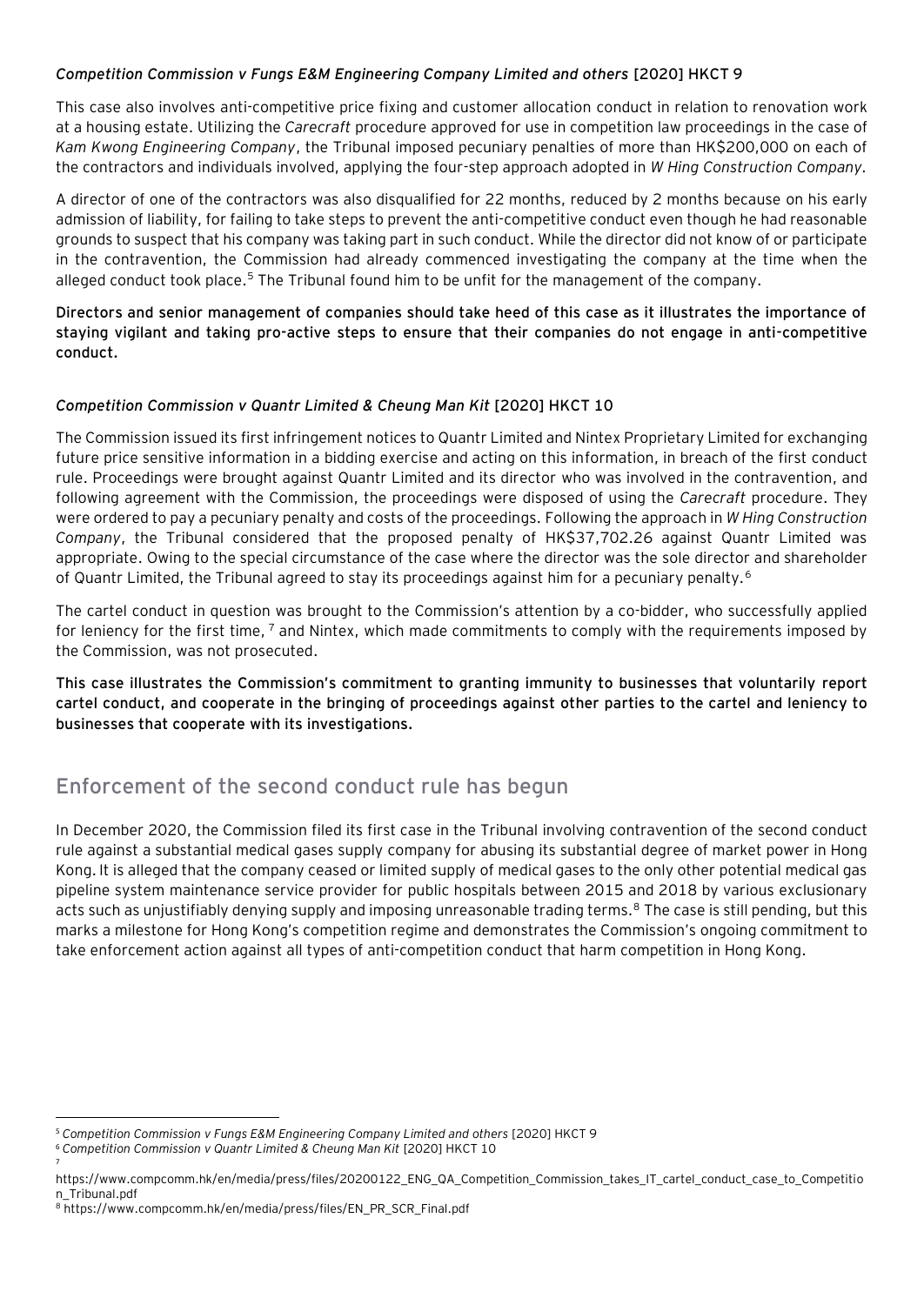## **Enforcement trends**

As can be seen from the above, the Commission has initiated enforcement action against companies across different sectors, ranging from information technology (**IT**), construction, publishing and medical.

The first enforcement action under the Ordinance was brought against IT equipment suppliers, distributors and resellers for bid-rigging<sup>9</sup>, and in January 2020 the Commission filed the *Quantr* case involving IT cartel conduct with the Tribunal. The Commission has also taken enforcement action against companies in the construction sector, evident in the cases of *W Hing Construction Company*, *Kam Kwong Engineering Company* and *Fungs E&M Engineering Company* mentioned above, and the sanctions imposed were not only limited to companies but also individuals involved in their management.

In early 2020, the Commission conducted an investigation in relation to suspected anti-competitive conduct by online travel agents relating to certain terms of the agreements with Hong Kong accommodation providers.<sup>10</sup> In February 2021, infringement notices were issued against six hotel groups and a tour counter operator for facilitating a pricefixing cartel.<sup>11</sup> **This was the first time the Commission pursued facilitators of cartel conduct, sending a warning to third parties facilitating anti-competitive conduct that they (and not only the cartelist) will also be held accountable and liable for breaching the Competition Rules.<sup>12</sup>**

The Commission has also commenced proceedings in the Tribunal against three companies in the publishing sector, alleging that they have contravened the first conduct rule by engaging in cartel conduct in the sale of textbooks to primary and secondary school students in Hong Kong.<sup>13</sup> These arrangements were made prior to the implementation of the Ordinance, but continued after the Ordinance came into effect in December 2015. **This case shows that the Commission will investigate and take action in relation to any agreements that breach the Competition Rules, as long as they continued after the Ordinance came into force.**

As mentioned above, the Commission has commenced enforcement action under the second conduct rule in relation to anti-competitive conduct in the medical sector. It remains to be seen whether the Commission will further look out for businesses in the medical sector which may have contravened other Competition Rules.

| Sector             | Year when cases<br>concluded | Number of cases<br>before the Tribunal | Contravention       |
|--------------------|------------------------------|----------------------------------------|---------------------|
|                    | 2020 <sup>14</sup>           |                                        | First conduct rule  |
| Construction       | 202015                       |                                        | First conduct rule  |
| Publishing         | Pending                      |                                        | First conduct rule  |
| Medical            | Pending                      |                                        | Second conduct rule |
| Tourism and travel | Pending <sup>16</sup>        |                                        | First conduct rule  |

Below is a table setting out the known investigations and enforcement actions to date:

It will be apparent from the enforcement actions and investigations taken to date that they are multi-sectorial, with a number of cases in each sector. This is understandable as issues in one sector suggest that there are circumstances in that sector that may be encouraging and/or rewarding anti-competitive conduct, and heightened risks in those sectors. Business should be vigilant and proactively monitor activity in their sector and the Commission's

<sup>10</sup> https://www.compcomm.hk/en/enforcement/consultations/past\_consultations/files/OTA\_Notice\_ENG.pdf

<sup>11</sup> https://www.compcomm.hk/en/media/press/files/EN\_PR\_Infringement\_Notices\_Tourist\_Attraction\_Tickets.pdf

<sup>9</sup> *Competition Commission v Company N and others* [2020] HKCT 11

<sup>12</sup> https://www.compcomm.hk/en/media/newsletter/files/Competition\_Matters\_Mar2021.pdf 13

https://www.compcomm.hk/en/media/press/files/20200320\_Competition\_Commission\_takes\_Textbook\_cartel\_case\_to\_Competition\_Tribunal\_ EN.pdf

<sup>&</sup>lt;sup>14</sup> In the first case enforced against IT sector, the suppliers, distributors and resellers have been held liable for contravening the first conduct rule in an earlier judgment in May 2019.

<sup>15</sup> In the case of *W Hing Construction,* the respondents have been held liable for contravening the first conduct rule in an earlier judgment in May 2019.

<sup>&</sup>lt;sup>16</sup> Commitments by online travel agents have been accepted by the Commission and the investigation has been terminated. On the other hand, as against the hotel groups and tour counter operator, although they have made commitments required by the infringement notices in February 2021, the investigation against other parties in the case is pending.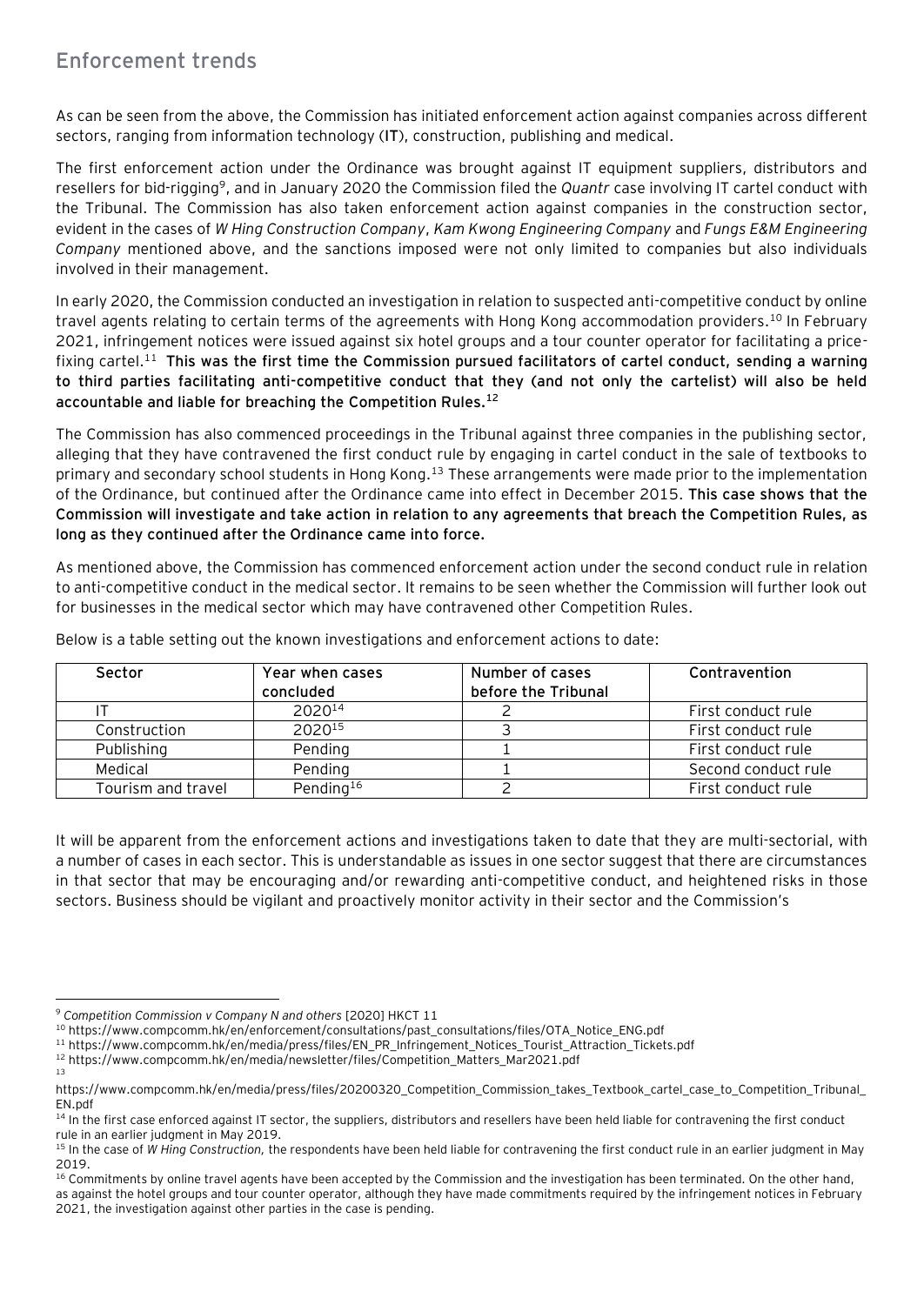enforcement news, and take appropriate action to investigate, identify and remediate any anti-competitive conduct in their business practices.

Further, both corporates and individuals have been investigated and prosecuted for breaches of the Competition Rules, and the individuals investigated and sanctioned so far are not limited to those who have breached the rules (whether directly or through aiding or inducing others to do so), but also individuals in management of businesses that have breached the Competition Rules and have not taken sufficient steps to prevent the anti-competitive behavior. It is therefore important for businesses and their senior management to be well-aware of the types of conduct that may fall foul of the Competition Rules.

### **Cooperation with regulatory authorities or jurisdictions**

Apart from investigations and enforcement actions, the Commission has also been increasing its collaboration with other regulatory authorities within and outside Hong Kong.

As early as July 2015, the Commission cooperated with the Communications Authority in formulating the Guidelines to the Competition Rules, as well as in the enforcement of the Merger Rule which proscribes mergers involving businesses in the telecommunication and broadcasting industry in accordance with a Memorandum of Understanding (**MoU**).<sup>17</sup>

In April 2020, the Commission signed another MoU with the Securities and Futures Commission, under which the two authorities have agreed to notify and consult each other on issues that may have significant implications or issues for the other authority, share information regarding businesses in the securities and futures industry, and engage in other technical cooperation such as staff training and exploring collaboration opportunities.<sup>18</sup>

Further, in December 2020, the Commission signed a MoU with the Philippine Competition Commission, which allows discussions on competition issues of mutual interest and technical cooperation such as collaboration on research.<sup>19</sup> This is a breakthrough for the Hong Kong competition regime as it gradually expands its network of collaboration with competition authorities in foreign jurisdictions.

We anticipate more such cross-sectoral and cross-border collaboration in the near future, which will likely result in even more intelligence on anti-competitive conduct, and more investigations and enforcement actions.

### **Practical takeaways for businesses**

Businesses and their officers and senior management should be in no doubt that anti-competitive conduct will be investigated and enforced against. While the Commission issued a statement recognizing the need for additional cooperation between businesses in certain industries on a temporary basis due to the COVID-19 pandemic and provided guidance on four potentially relevant arrangements that would unlikely give rise to competition concerns,<sup>20</sup> it also emphasized that it would not tolerate any conduct seeking to take advantage of the public health crisis and would remain watchful to protect consumers from anti-competitive conduct.

As such, businesses should be mindful of the Competition Rules when conducting their business, stay vigilant and take proactive steps to ensure compliance.

20

<sup>17</sup> https://www.coms-auth.hk/filemanager/en/content\_923/mou.pdf

<sup>18</sup> https://www.compcomm.hk/en/media/press/files/ENG\_CC\_SFC\_MOU.pdf

<sup>19</sup> https://www.compcomm.hk/en/media/press/files/HKCC\_PCC\_MOU\_signed.pdf

https://www.compcomm.hk/en/media/press/files/20200327\_PR\_CC\_issues\_statement\_on\_application\_of\_CO\_during\_COVID19\_outbreak\_EN.p df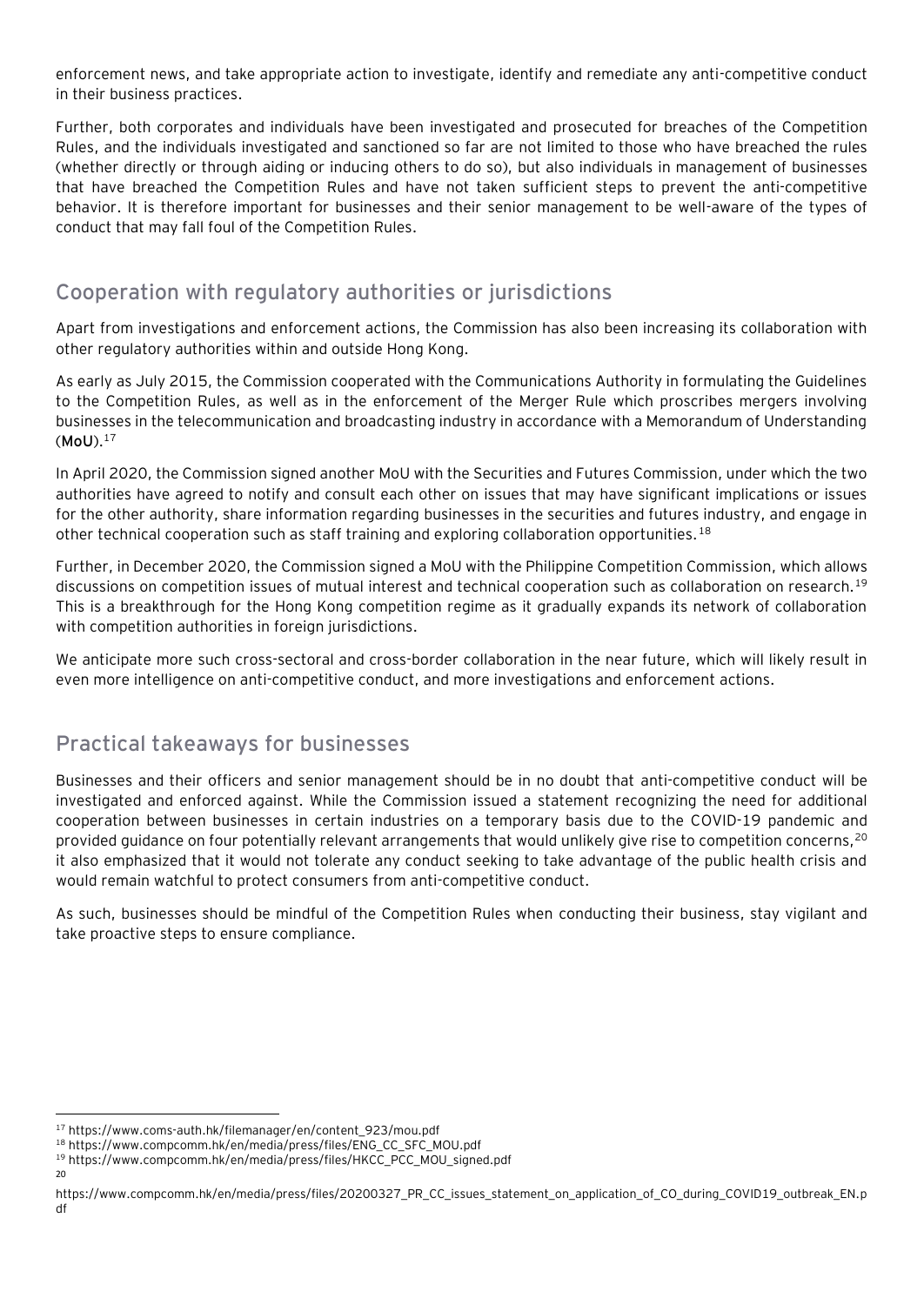We set out below some practical steps that businesses can take to ensure compliance:

- ► **Update and/or revise internal policies and procedures** endorsed by the board and senior management to include provisions proscribing anti-competitive conduct and guidelines for ensuring compliance with the Competition Rules, and raise awareness of management and staff regarding the types of behavior that should be avoided. Provide training on a regular basis.
- ► **Review business practices**, ensure management and staff have a proper understanding of the Competition Rules and identify high-risk issues in the business, including a lack of awareness of the competition regime by management or staff, particularly if they have a common practice of collaborating and/or sharing information or plans with competitors.
- ► **Review contracts** to identify any "red flag" provisions that should be assessed against the Competition Rules, such as standard terms that would affect prices.
- ► **Carry out internal compliance audit** to identify potential competition law risks, and monitor compliance with internal guidelines which are updated and amended from time to time to correspond with the most up-to-date Competition Rules.
- ► **Keep paper trail of high-risk decisions and contracts after review.** In the event that the Commission investigates, voluntary provision of these records may be helpful in demonstrating a culture focused on compliance and also constitute cooperation which is relevant to the outcome of any investigations and/or enforcement actions.
- ► **Take action if breach is identified.** Investigate and remediate breaches, including taking appropriate disciplinary action against perpetrators, revise policies and procedures as necessary, and provide training to management and staff of issues identified.
- ► **Report anti-competitive conduct to the Commission.** Timely reporting provides an opportunity to obtain the benefit of immunity under the Commission's leniency policies in relation to cartel conduct. Alternatively, if an infringement notice has already been issued, making commitments to address the Commission's concerns can be another way to benefit from immunity from subsequent proceedings.

The views reflected in this article are the views of the authors and do not necessarily reflect the views of the global EY organization or its member firms.